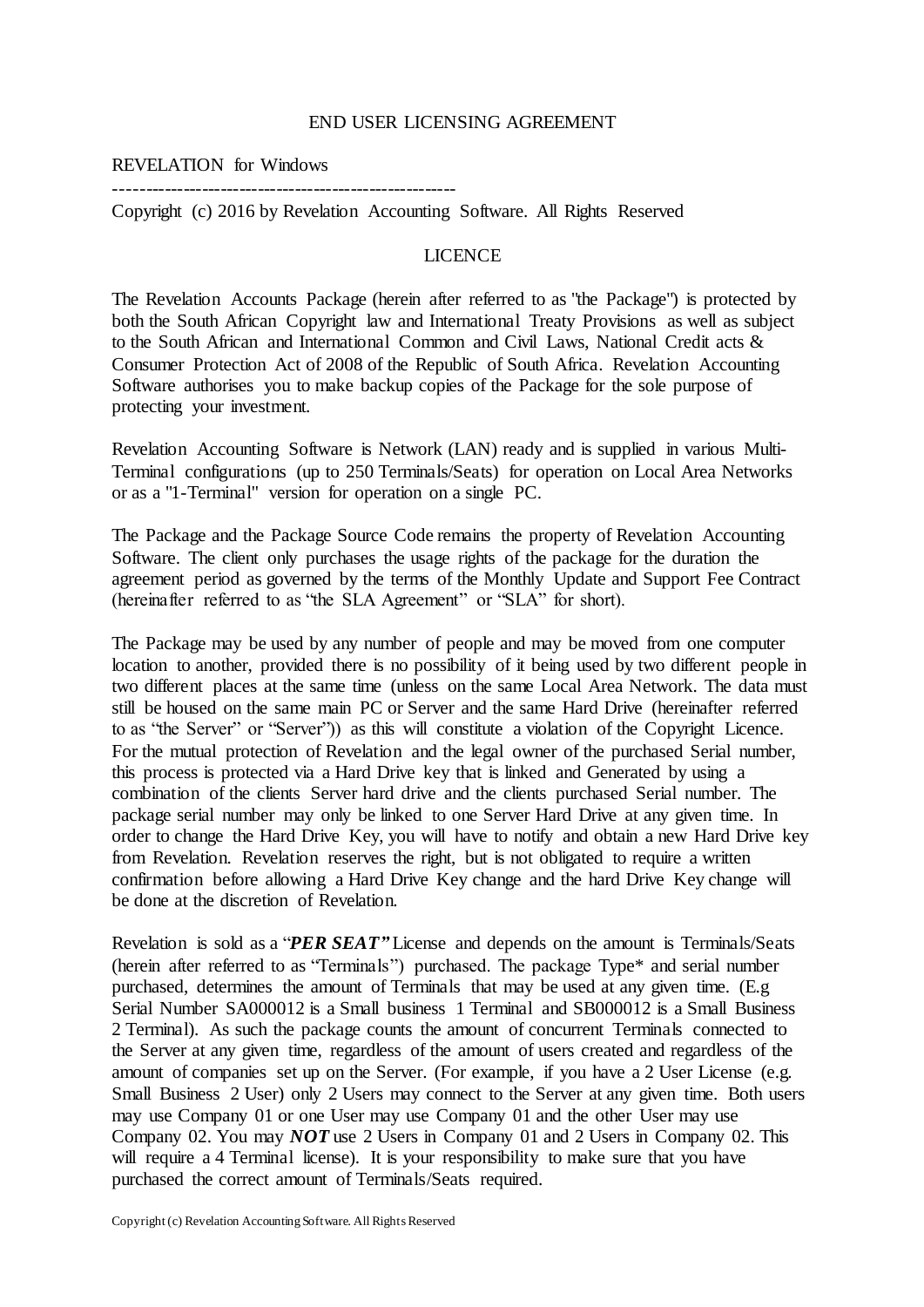The number of users *(Not Terminals*) is limited to 999 and may change at any time without prior notice. The number of Companies\*\* that may be registered is limited to the package purchased and may also change without prior notice.

As these Terms and Conditions are part of the Installation procedure when initially installing the package, by ticking the box next to "I accept all the terms of the above license agreement" you (or your agent on your behalf) are agreeing with and excepting the terms within this agreement. It is your responsibility to familiarise yourself with the content

## WARRANTY

With respect to the physical Installation file, disks and physical documentation available and amended from time to time, Revelation Accounting Software warrants the same to be free of defects in materials and workmanship for a period of *60 days* from the date of purchase. In the event of notification within the warranty period of defects in material or workmanship, Revelation Accounting Software will replace the defective Installation file, disk or documentation. The remedy for breach of this warranty shall be limited to replacement and shall not encompass any other damages, including but not limited to loss of profit, and special, incidental, consequential, or other claims.

## MONTHLY UPDATE AND SUPPORT FEE (SLA)

To ensure that you are able to use, update and receive Support on your Revelation package, a monthly SLA is payable. This payment will be via Debit Order, unless an exception agreement was made for an alternate payment method. The amount of this monthly fee depends on your version of Revelation as well as the number of Terminal Licensing purchased. See Pricing Options for Details

[http://www.revelation.co.za/Products\\_PricingOptions.aspx](http://www.revelation.co.za/Products_PricingOptions.aspx) or contact Revelation directly for the cost of this monthly fee.

The support offered will only be telephonic support directly from Revelation during normal office hours and will NOT include any onsite visits, training or cover any dealer or dealer related costs. We are NOT an IT Support or Auditing centre and will only give support to matters relating to the package and its functionality.

We reserve the right to adjust this price without prior notice as circumstances and market trends dictate. It is your responsibility to download and complete the SLA and return it to Revelation within a reasonable period. The package will NOT be activated without a completed SLA. (Once in Revelation, click on [HELP] then [Support Contract] in order to download a Copy of the SLA agreement).

Your purchase of this package implies your agreement to pay this monthly fee. If you are not prepared to pay the fee, return this package to your Dealer within 60 days of purchase for a full credit on this package only. Absolutely *No* Credits will be considered after this Cool off period.

However, failure to send the completed SLA within the 30 days grace period does *NOT* constitute a automatic Cancellation as there may be circumstances preventing the SLA to be completed and returned on time.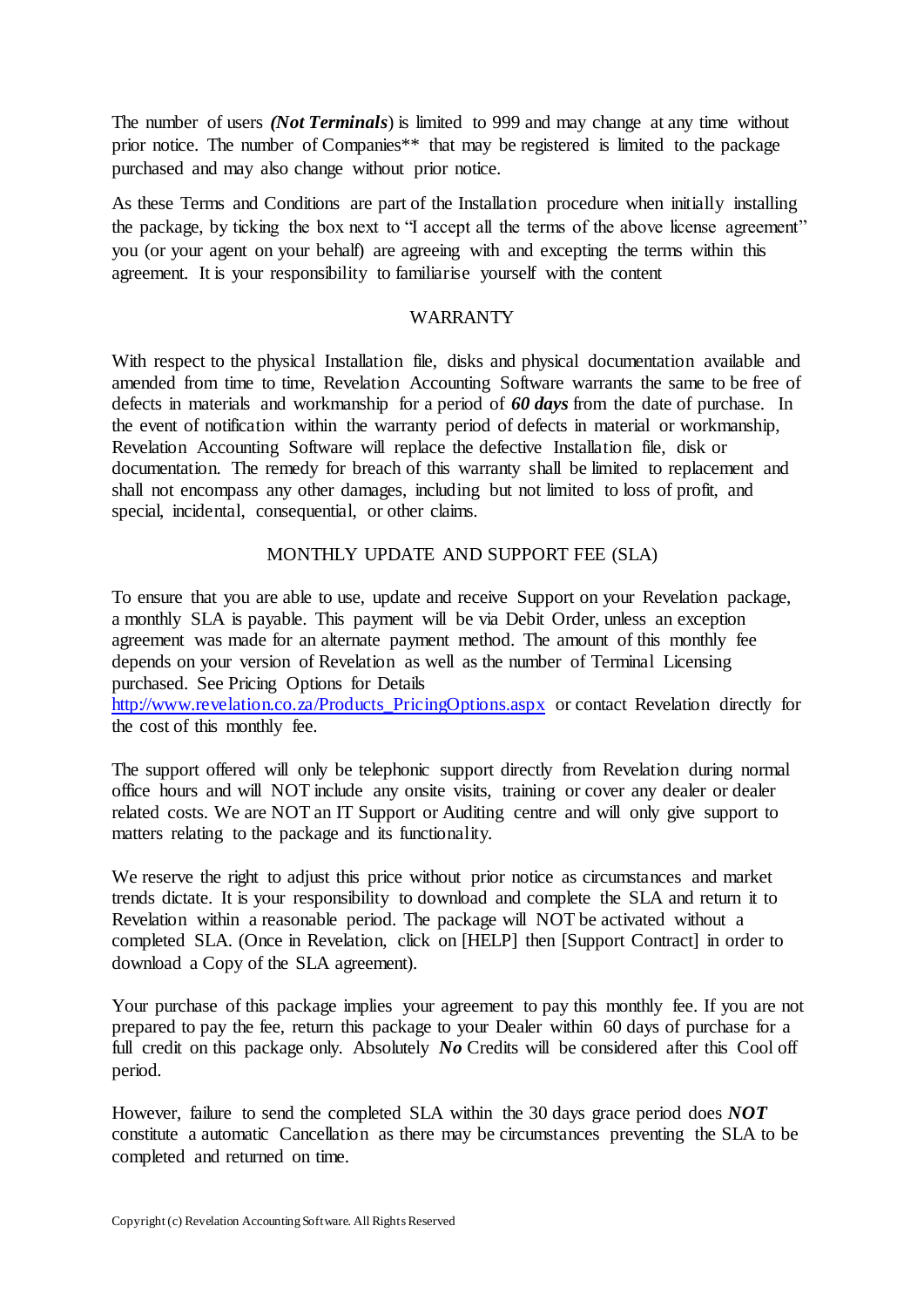#### ENVIRONMENT

The Revelation Accounting Software range of Products was written with and developed for the Microsoft Windows® Environment and therefor Revelation Accounting Software is *Fully Compatible* with ALL current versions of Microsoft Windows<sup>®</sup> (32 & 64 Bit) - This INCLUDES Windows 8.1® & Windows 10® and ALL current Windows Server® Versions.

Although Revelation Accounting Software has taken every care to make sure that our products function correctly on these operating Systems, Revelation will not be held responsible for the compatibility and functioning of operating systems, their configuration, setup, maintenance or future compatibility with our Products. This includes, but is not limited to, the setup and configuration of your network and other hardware and software packages that are or will be present on these platforms. Revelation is also not responsible for any software or Hardware that interferes with or cause the failure of the normal functioning of Revelation (Such as Anti-Virus Programs, Routers or Hard drive crashes ect.) or that are not or will not be compatible with the package. We also make no guarantee that Revelation will function with all possible combinations of Hardware and Software available and as such cannot be held responsible for any losses or other claims that arise from such interfaces or incompatibilities. If your Environment is not suitable for the correct functioning of Revelation at the time of installation, please return the package to your dealer or to Revelation directly within *60 Days* for a Full Credit on the package only. No future incompatibility issues (hardware or Software related) will be grounds for a refund.

## SETUP, TRAINING AND INSTALLATION

Revelation is sold as an "**Off-the-Shelf**" Product and as such the Setup, Training and Installation of the product is NOT included as part of the purchase price of the package. If required, these additional fees may be levied and delivered by either a Dealer, IT Specialist, agent or Revelation directly. Although Revelation has taken every care that Dealers and agents are competent, Revelation will NOT be responsible for the fees, actions, neglect or damages caused by any IT Specialist, Dealer or agent at ANY time as they are acting on their own recognisance and for their own reward. In the event that Revelation levied any additional fees over and above the price of the package (such as Installation and training fees) and you exercise your option for a Credit on the package (as specified within the Terms and Conditions of this agreement), these fees will NOT be refundable.

### DISCLAIMER

Revelation Accounting Software specifically disclaims all other warranties, expressed or implied, including, but not limited to, implied warranties of merchantability and fitness for a particular purpose with respect to defects in the download files, disks and documentation, and the program license granted herein in particular, and without limiting operation of the program license with respect to any particular application, use, or purpose. *In no event shall Revelation Accounting Software be liable for any loss of profit or any other commercial damage, including, but not limited to, special, incidental, consequential or other damages which may be incurred while using the Package*. *The Package is only sold on this* 

*understanding.* Your purchase of this package implies your acceptance of this clause. If you do *NOT* accept this disclaimer, notify Revelation or the Dealer IN WRITING about the intended cancellation as soon as possible, but within *60 days* of purchase, for a full refund on the package only. Absolutely *No* Refunds will be considered after this period, regardless if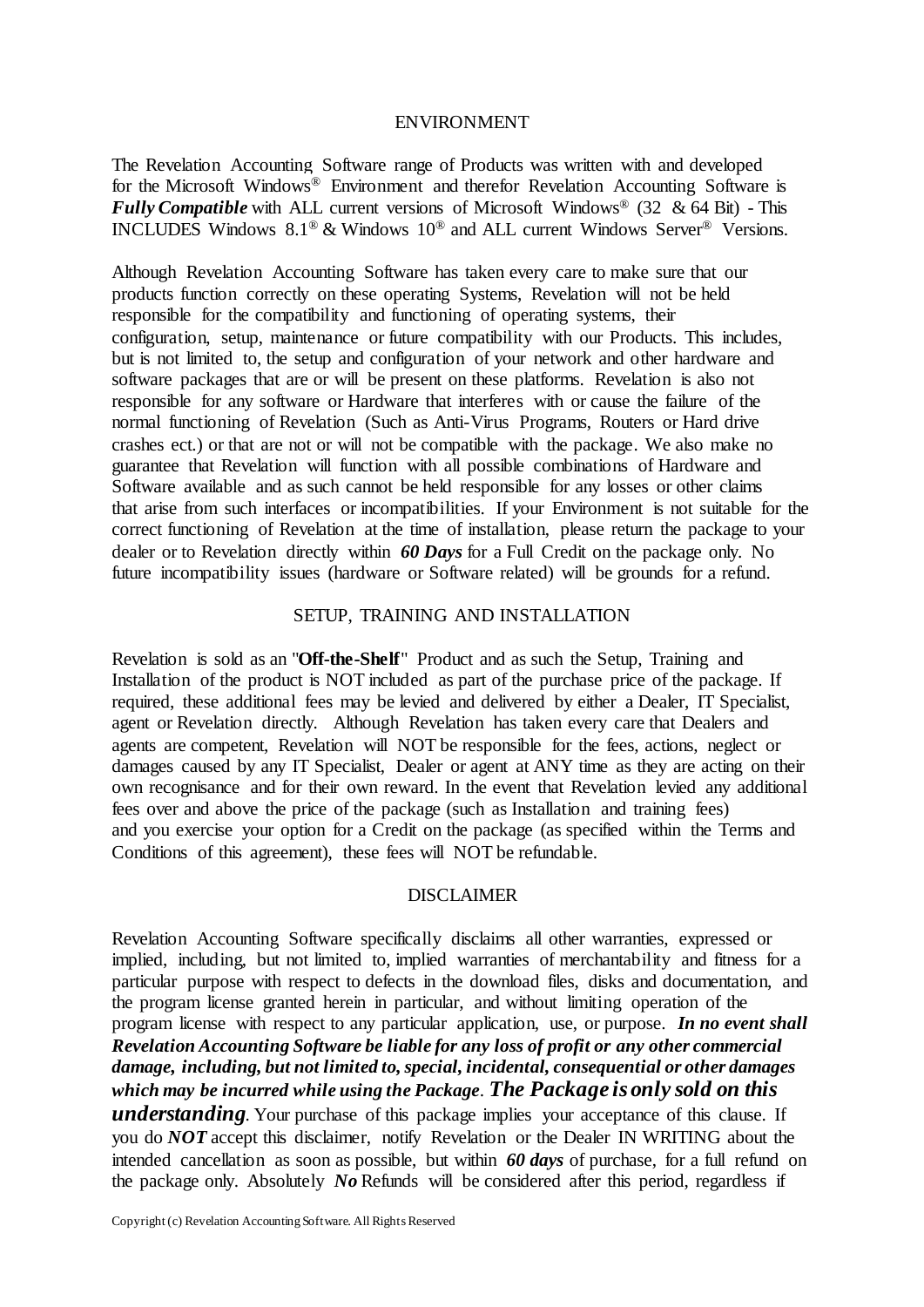the package was or was not installed, trained on, supported or was or was not utilized (correctly or incorrectly).

All rights are reserved by Revelation Accounting Software. No part of this publication may be reproduced, transmitted, transcribed, stored in a retrieval system or translated into any language, in any form or by any means, electronic, mechanical, magnetic, chemical, manual or otherwise without prior written permission from Revelation Accounting Software.

Revelation Accounting Software reserves the right to revise this publication and to make changes to the Package from time to time without obligation of Revelation Accounting Software to notify any person of such revision or changes.

\*

|    | Upstart               | 1 Terminal               |
|----|-----------------------|--------------------------|
|    | Achiever              | 1 Terminal               |
|    | <b>Small Business</b> | from 1 to 5 Terminals    |
|    | Enterprise            | from 1 to 19 Terminals   |
|    | Empire Builder        | from 24 to 140 Terminals |
|    | Empire Builder (SQL)  | from 24 to 240 Terminals |
|    |                       |                          |
| ** | Upstart               | Company                  |
|    | Achiever              | 9 Companies              |
|    | <b>Small Business</b> | 99 Companies             |
|    | Enterprise            | 999 Companies            |
|    | Empire Builder        | 999 Companies            |
|    |                       |                          |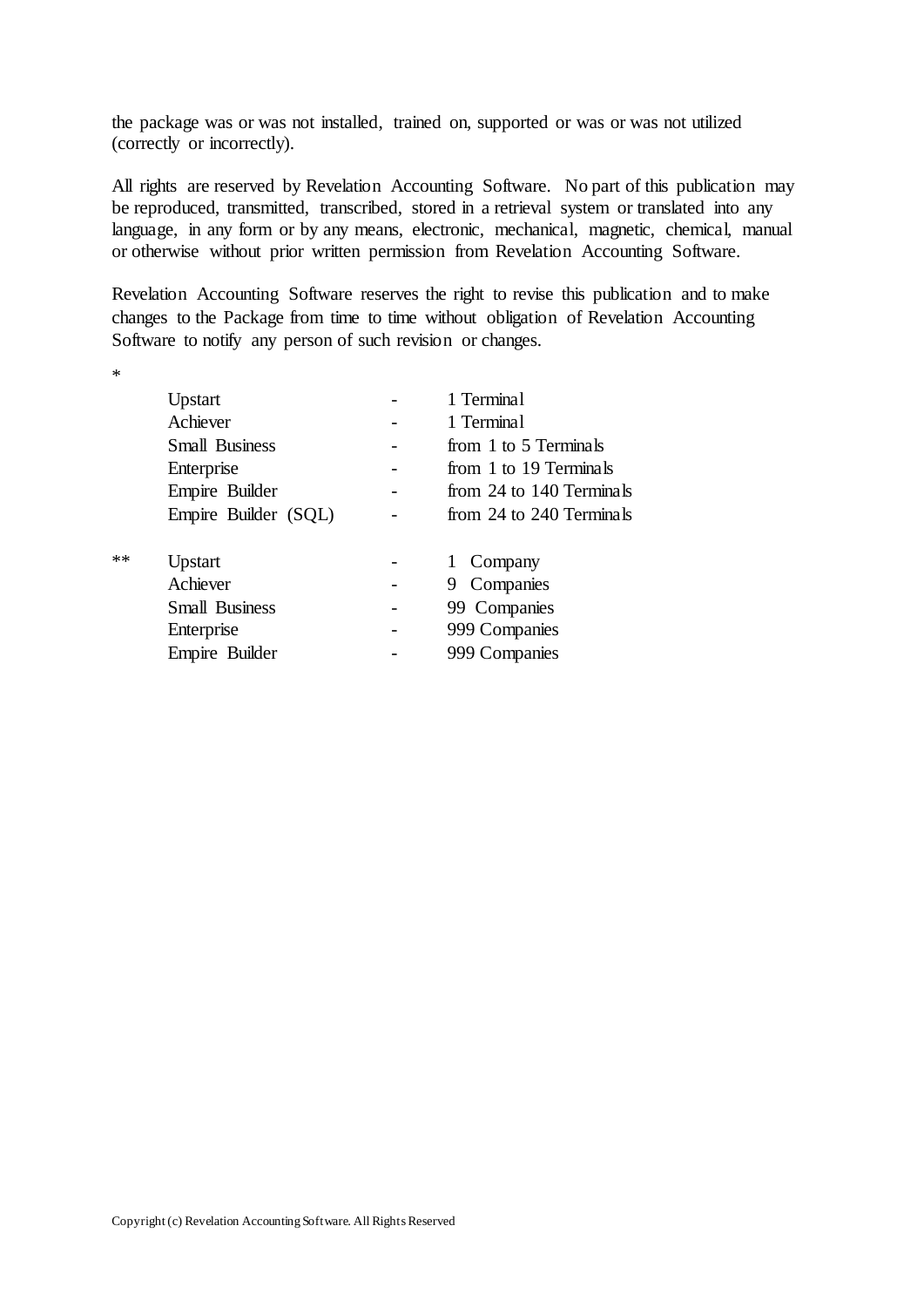# FTP BACKUP TERMS & CONDITIONS

# Copyright (c) 2017 by Revelation Accounting Software. All Rights Reserved

Revelation has identified the need to provide its clients with a Simple, Reliable Backup Engine that will not only backup current data, but also take care of archive data. In order to achieve this, we have set up a FTP Server on a remote site. This site is currently being hosted and maintained by a market leading ISP that has several redundancies built in, in order to ensure a stable and SECURE location for our clients to back their data up. This backup procedure makes use of the internet and thus requires a reliable internet connection.

This document regulates the relationship and responsibilities for the FTP backup procedure that Revelation now offers their clients in order to ensure that in the case of catastrophe, the client has a recovery fall back procedure for their Revelation Data only. This will include the following:

- Quick Backup's (As selected by the client in the System Setup => General per Company)
- Pre-Month-end Backup's (As selected by the Client as per above)
- Pre- Year-end Backup's (As selected by the Client as per above)

The Parties agree to the following responsibilities and implications as stipulated below:

That the words in this contract have an explicitmeaning and not any implied meaning open for interpretation unless stipulated.

Terminology used in this document will mean the following:

- Local Revelation Server or Server: The PC or location where the Revelation DATA is situated on the Network
- FTP or FTP Location: The Off-site Location where the client data will be sent to on the Revelation Server
- FTP Backup Manger The Software that Revelation provides to move the clients data to the FTP Server on a regular basis as specified by the client per company per site.
	- o The Provider Revelation Accounting Software and it's authorised agents on call
- Data Client's Revelation Data: The Revelation Man Program Data as selected by the client to be backed up to the FTP Server. This refers to Revelation Data ONLY. No other data such as Client documents and other PC Data will be backed up.
- Data Set Limit This Refers to the number of Company data that each Revelation Package may back up to the FTP Server. This is determined by the type of package that you own or Rent. You may purchase more datasets from Revelation if Required.
	- o Upstart 1 Company data Set
	- o Achiever –1 Company Data Set
	- o SBE 2 Company Data Sets
	- o Enterprise –3 Company Data Sets
	- o Empire Builder –3 Company Data Sets

That the Client agrees that the Provider is providing a LOCATION ONLY for the Revelation backups to take place onto, and that the client remains responsible to check their own backup's on a regular basis via the Backup tools that the Revelation software provides in the FTP Backup Manager.

**PLEASE NOTE:** That *only* Revelation Company data will be backed up. We currently do not even provide for any Revelation add-on module data to be backed up. (This may be included in future FTP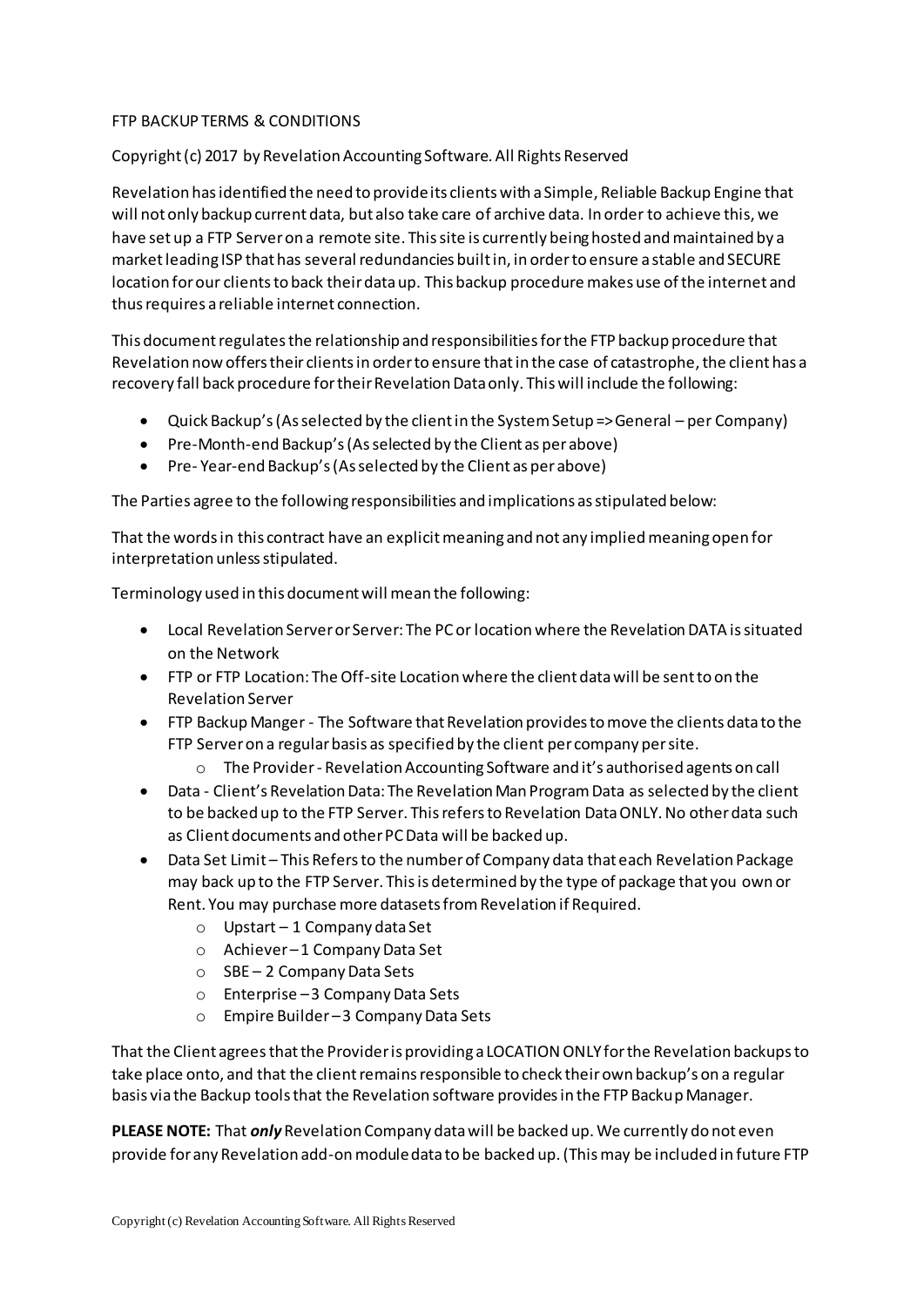Backup manager updates). You remain responsible for backing up any other software that is located on your PC and or network.

That the Provider may and indeed does use a third party service Provider to host the Providers FTP Backup Server and that this provider may be changed without notice from the client and that the FTP backups are regulated and controlled by the relationship between the 3<sup>rd</sup> party provider and the Provider. (e.g. the  $3<sup>rd</sup>$  party provider provides the Provider with a fixed internet speed that is governed by availability. If this connection is down, the  $3<sup>rd</sup>$  party provider, and as such, the provider will not be liable for any loss of data due to this connection breach (e.g. a Seacom cable may be damaged or down for a period).

That it is in the clients control and thus the client's responsibility to make sure that the required backups are to be included in the backup set that is required to be backed up onto the FTP back location. (The client has to select the required backups to be made offsite via the Software selection setup).

**PLEASE NOTE:** That Revelation will only include those backups that the user has selected in the Main Setup under the System Preferences. (e.g. If the Quick Backup engine has been set to only maintain three Quick Backup Sets in the Local Revelation location (Server PC) then the FTP backup will only push three backup sets to the FTP location). Revelation FTP Backup can NOT send a Backup set to the FTP Location if the back is not present on the Local Server.

If new companies have been added by the client to their local Revelation server, it is the CLIENTS responsibility to add the new companies' backup sets to the FTP backup engine. THEY WILL NOT AUTOMATICALLY BE ADDED TO THE FTP BACKUP ENGINE.

That unless the clients account is in arrears, that the Provider may not withhold the data from the client and MUST produce the backup's to the client on request OR may not hinder the client from retrieving such backup's as and when the client requires them.

That the data be checked by the client on a regular basis in order to ensure that the FTP backups are correct and that they are retrievable. It is thus the client's responsibility to inform the Provider if they suspect any failure in the backup procedure or data integrity.

It is also the client's responsibility that the data is in good working order. Corrupt data can and will be copied to the FTP server if they are part of the Backup set. The Provider WILL NOT be held responsible for any such corrupt data. (Although the Provider will make every effort to assist the client in retrieving such corrupt data in the case that a restore is required, there is not guarantee that such a restore will be successful).

That it is the CLIENTS responsibility to make sure that you have Internet connectivity for the FTP backup's to take place. If you do not have a good internet connection the Provider can NOT guarantee that the FTP Backups are taking place.

That in the event of internet interruption, if the data is required from the Provider that the Provider will have 72 hours to retrieve the data from the 3<sup>rd</sup> party provider and the data can then be collected from the Provider. It is NOT the responsibility of the Provider to deliver such data to the client's premises or location.

That in the event of a catastrophe, that it is not the responsibility of the Provider to restore the program that controls the data (although we will gladly assist where we can), but only for the data